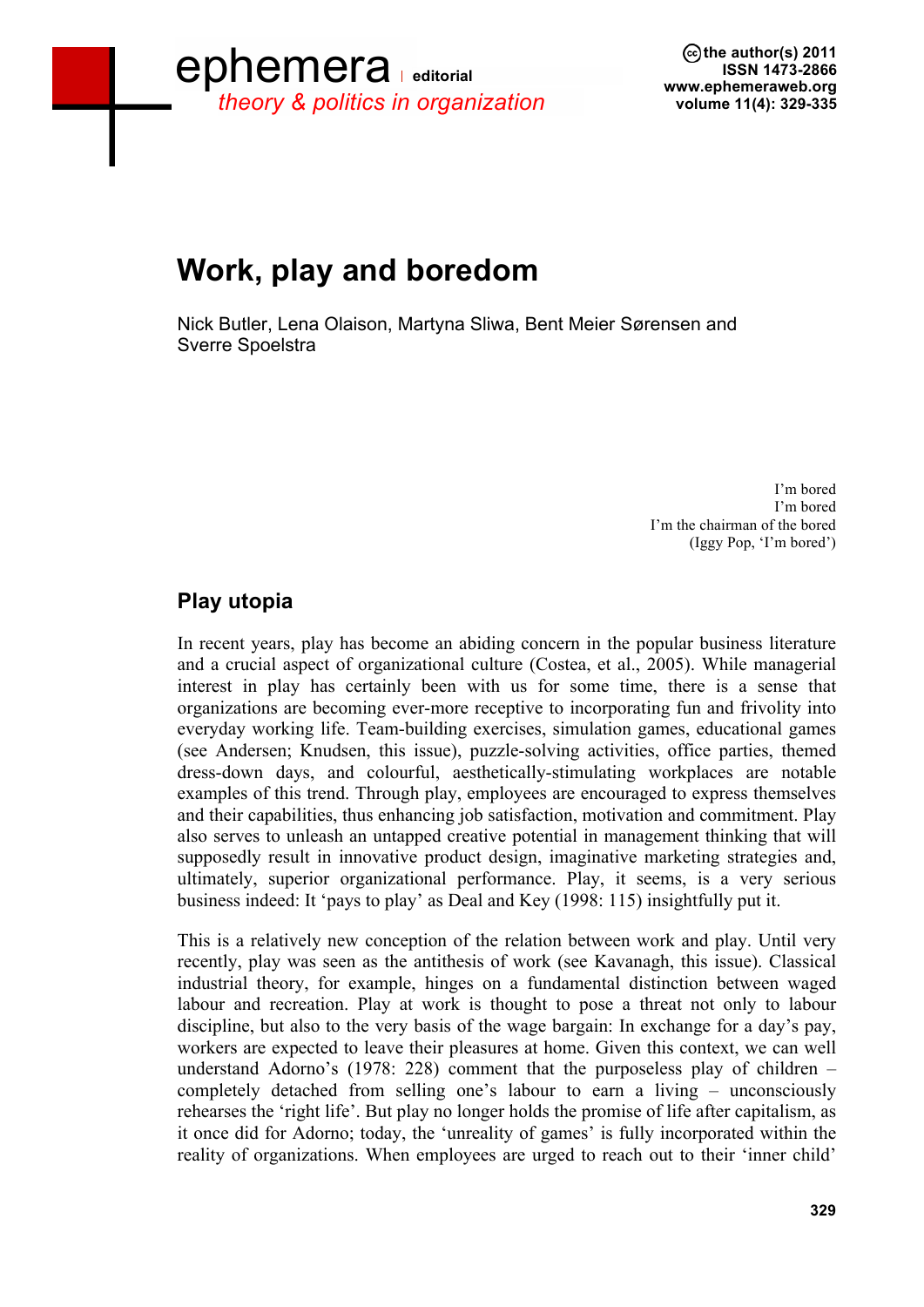(Miller, 1997: 255), it becomes clear that the distinction between work and play is increasingly difficult to maintain in practice (see also Goggin, this issue).

With such blurring of work and play, the traditional boundary between economic and artistic production also disappears. In much of the business literature on play, the entrepreneur and the artist melt into one figure. This is evident in a recent book about the importance of play in business, entitled *The Business Playground* (Stewart and Simmons, 2010). The book, co-authored by the former Eurythmics member Dave Stewart, features a preface by Virgin boss Richard Branson as well as an endorsement from Bob Dylan ('Captain Dave is a dreamer and a fearless innovator' [Dylan, in *ibid.*: i]). This gives the impression that Branson's enterprising investments and Dylan's inventive musicianship belong to one and the same category; both are products of 'the creative child inside of all of us' (Branson, in *ibid*.: x). Creativity is important because it generates business, and business can only happen because of creativity. Here we find that imaginative play and artistic expression not only become fully incorporated within work (see Krempl and Beyes, this issue), but they are precisely what makes work productive and worthwhile in the first place.

In much of the business literature on work and play a certain utopianism can be recognised, often evoking the pre-Lapsarian ideal of a happy life without hard work. In this respect, organizations seem to have taken notice of Burke's (1971: 47) compelling vision of paradise: 'My formula for utopia is simple: it is a community in which everyone plays at work and works at play. Anything less would fail to satisfy me for long'. But, as the contributions to this issue show, such idealism is not necessarily desirable. For while play promises to relieve the monotony and boredom of work, it is intimately connected to new forms of management control: It is part of the panoply of techniques that seek to align the personal desires of workers with bottom-line corporate objectives. We should not be surprised, then, when an overbearing emphasis on fun in the workplace leads to cynicism, alienation and resentment from employees (Fleming, 2005; see also Fleming, this issue). Perhaps, then, the relation between alienated labour and spontaneous creative expression is not quite as antithetical as one might initially imagine.

Yet while contemporary organizations have colonized play for profit-seeking purposes, this inevitably has unforeseen consequences. Play may turn back against the organization and disrupt its smooth functioning; the managers who open a game in the organization may find that they lose control over it and come to realize that play is occasionally able to usurp work rather than stimulate it (Sørensen and Spoelstra, 2012). Play serves organizational objectives only insofar as it is kept within certain ludic limits. However, as Letiche and Maier (2005: 62) put it, 'the "game" plays the participants at least as much as the participants play the game', which suggests that these limits are all-too easily transgressed. Playing is a risky endeavour, as Gadamer (1975: 106) reminds us: 'All playing is a being-played'.

This special issue emerged from an *ephemera* conference on 'Work, Play and Boredom' held at the University of St Andrews in May 2010. At the heart of the conference was the idea that 'boredom' might be an appropriate concept for rethinking the interconnections between work and play in present-day organizations. While play at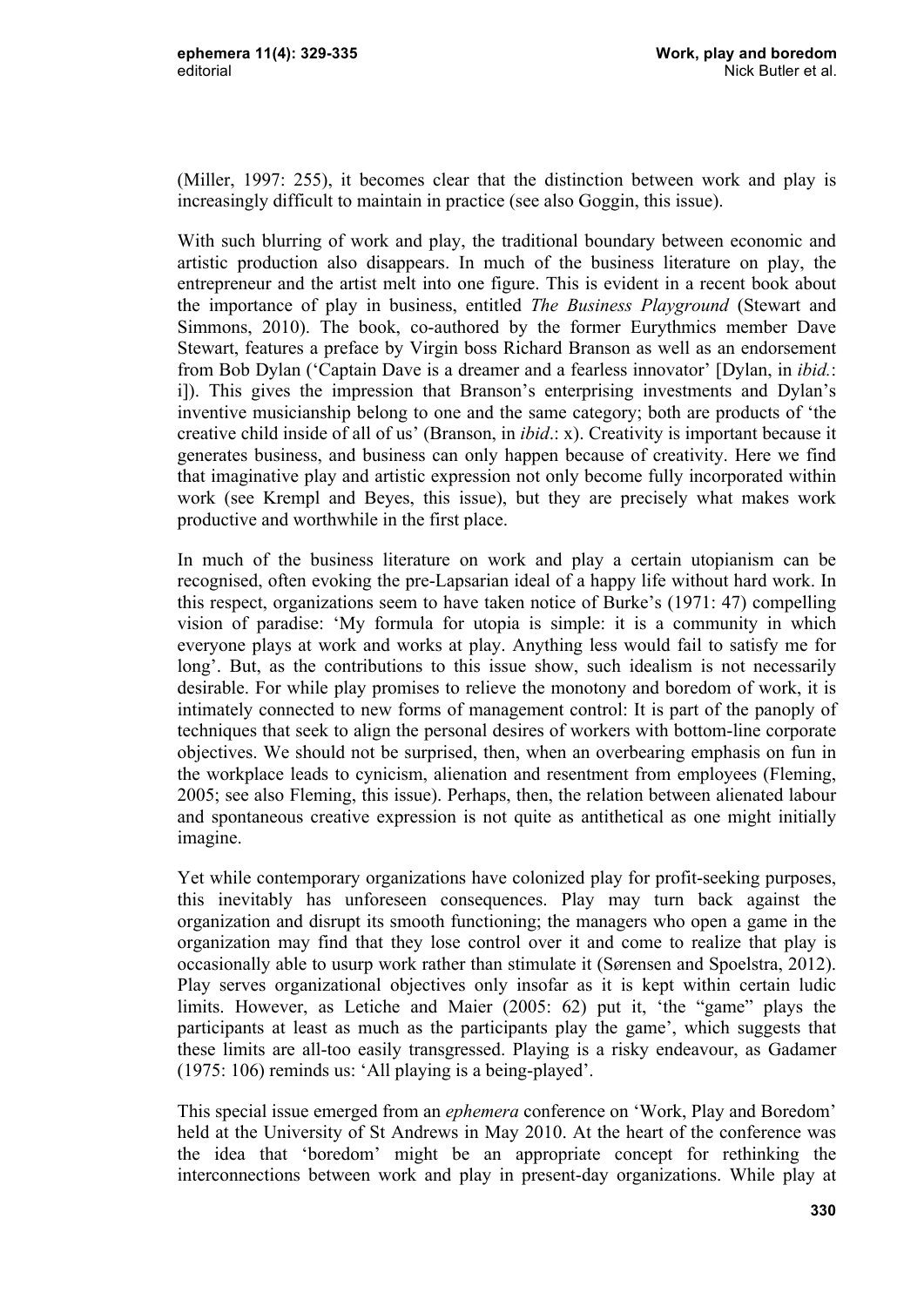work has been extensively discussed in the popular and academic literature, the role of boredom has been somewhat neglected. While this predominant academic interest is reflected in the composition of this special issue of *ephemera*, we hope to open up a space for exploring the overlapping themes of work, play and boredom in the context of contemporary organizational life. Before we introduce the contributions to this issue, let us first therefore offer some reflections on the links between playing at work and being bored.

#### **Play as the antidote to boredom**

In the modern world, ceaseless mobility, digital connectivity and electronic gadgetry serve to induce 'a mood of profound boredom' that calls for even more frivolous entertainment, so distracting us from more meaningful activity (Wrathal, 2005: 110). To understand our contemporary condition, it is helpful to look back at Heidegger's ideas about the place of boredom in the context of our lives. For Heidegger (1995), boredom is connected to the inauthentic busyness of everyday life. It is in our free time, Heidegger suggests, that such boredom manifests itself most forcefully:

For contemporary man, who no longer has time for anything, the time, if he has free time, becomes immediately too long. He must drive away the long time, in shortening it through a pastime. The amusing pastime is supposed to eliminate or at least to cover up and let him forget the boredom. (Heidegger, cited in Wrathal, 2005: 111)

What has changed today is that the experience of free time that Heidegger describes is increasingly becoming a part of our working lives. It is no longer exclusively outside the factory gates, but now also within the fun-filled office that such amusement and diversion is to be found. This suggests that management's desire to mobilize play as a means of enhancing creativity and boosting productivity among the workforce is motivated by a desire to cover up the boredom that is an inherent feature of waged labour. We therefore suggest that work (often representing monotony and repetition) and play (the very opposite of ennui and indifference) bear an intrinsic relation to the experience of boredom and the concomitant desire to escape from it.

The relation between play and boredom features prominently in the work of positive psychologist Mihaly Csikszentmihalyi, especially in terms of the idea of 'flow'. This notion refers to a state of being in which participants are fully absorbed in what they are doing, thereby losing any sense of self. Echoing the gospels of play in the contemporary business literature, Csikszentmihalyi argues that the conventional distinction between work and play is in fact misleading:

the essential difference is not between 'play' and 'work' as culturally defined activities but between the 'flow' experience (which typically occurs in play activities but may be present in work as well) and the experience of anxiety and boredom (which may occur in any time and place but is more likely in activities that provide either too few or too many opportunities of action). (Csikszentmihalyi, 2000: 185)

For Csikszentmihalyi, the work-play dyad is far less compelling as a grid of intelligibility than the binary opposition between flow (total immersion in activities, whether working or playing) and boredom/anxiety (neither engaging play nor absorbing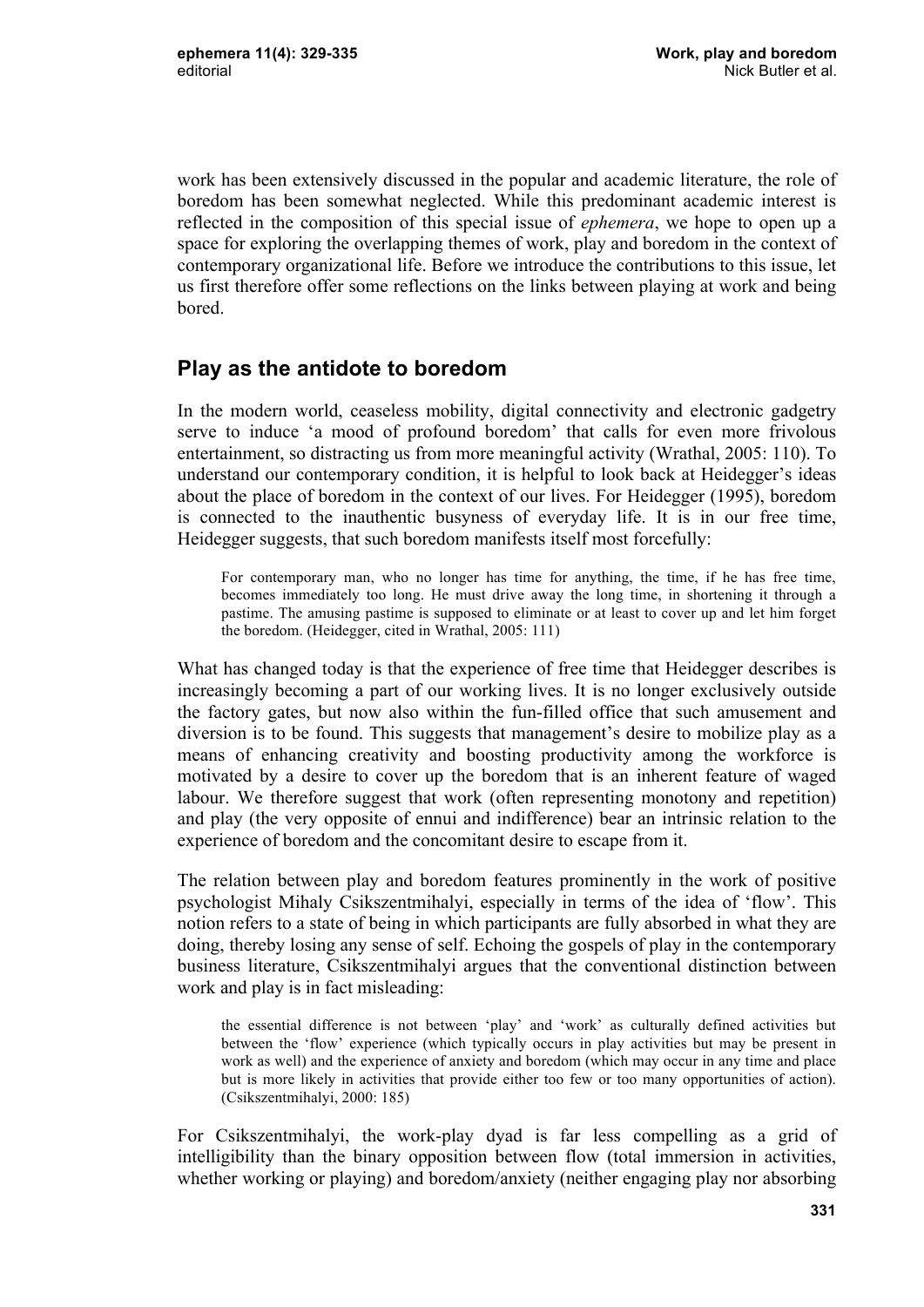work). The experience of flow, moreover, can lead individuals towards personal fulfilment as well as help them to survive severe hardship in extremely difficult conditions. Indeed, as Csikszentmihalyi (2000: 193) tells us, such is the power of flow that '[e]ven in concentration camps, prisoners who are able to superimpose a symbolic world, with its own goals and rules, on the grim "reality" of their condition seem to survive better and sometimes even enjoy their experience'. One can see how this experience of flow might be incorporated into the modern workplace, mobilised in the service of management, in order to mitigate the negative consequences of contemporary organizational life such as long hours, poor pay and overwork without actually having to shorten the working day, raise wages or reduce workloads. One might even learn, eventually, to 'enjoy' one's own exploitation. Thus, play and work – defined in terms of their ability to capture one's full attention – run alongside one another, no longer in hostile opposition, but now united against the forces of boredom and anxiety.

We find similar sentiments expressed in the popular business literature, in which play is no longer seen as the antithesis of work but instead is viewed as an important ally in the fight against tedium. Boredom, on this view, is not understood simply as an unpleasant but inevitable psychological state experienced by employees, but as a serious impediment to organizational efficiency and innovation. The stuffy and mirthless bureaucratic – who is simultaneously bored by the job and boring to work with – can be seen as the true pariah of today's workplace; no place for them, it seems, within the Googleplex (see Walker, in this issue). The more the workplace resembles an adventure playground and the less it looks like a dull and dreary office, so the theory goes, the more value is added to the bottom line.

The idea that the playful worker is a productive worker has certainly gained currency in the business world. But the game of capitalism welcomes other types of players to its table. Financial investors, for example, play the market with reckless – and perhaps also joyful – abandon (see Bjerg, this issue). Here, hard-nosed economic opportunism perfectly dovetails with the search for pleasurable stimulation. This view is succinctly expressed in the recent book *Screw Work, Let's Play*:

Players are not new-age dreamers. We play with capitalism, we notice what our market needs and we see providing value and making money as part of the game. Players understand that money makes play sustainable. And players often make *more* money than workers because we love what we do. (Williams, 2010: 14, emphasis in original)

From this perspective, economic success is predicated less on hard (and potentially unenjoyable) graft than it is on modes of playful behaviour such as spontaneity, flexibility and responsiveness. Doing business in a playful way, or in a state of flow (as Csikszentmihalyi might say), keeps boredom at bay and the money rolling in: Put simply, flow makes capital flow. By absorbing themselves completely in global markets, players of this game remind us that the greatest enemy of corporate life today is not revolutionary insurrection but sedentary indolence, a permanent state of boredom that stultifies and blocks. No wonder, then, we have witnessed such a proliferation of playfulness within a range of organizations, from marketing boutiques and technology start-ups to call centres and insurance firms. Such symbols of play at work – wacky furniture, toy scooters, themed offices, paintballing and the like – can be seen as forms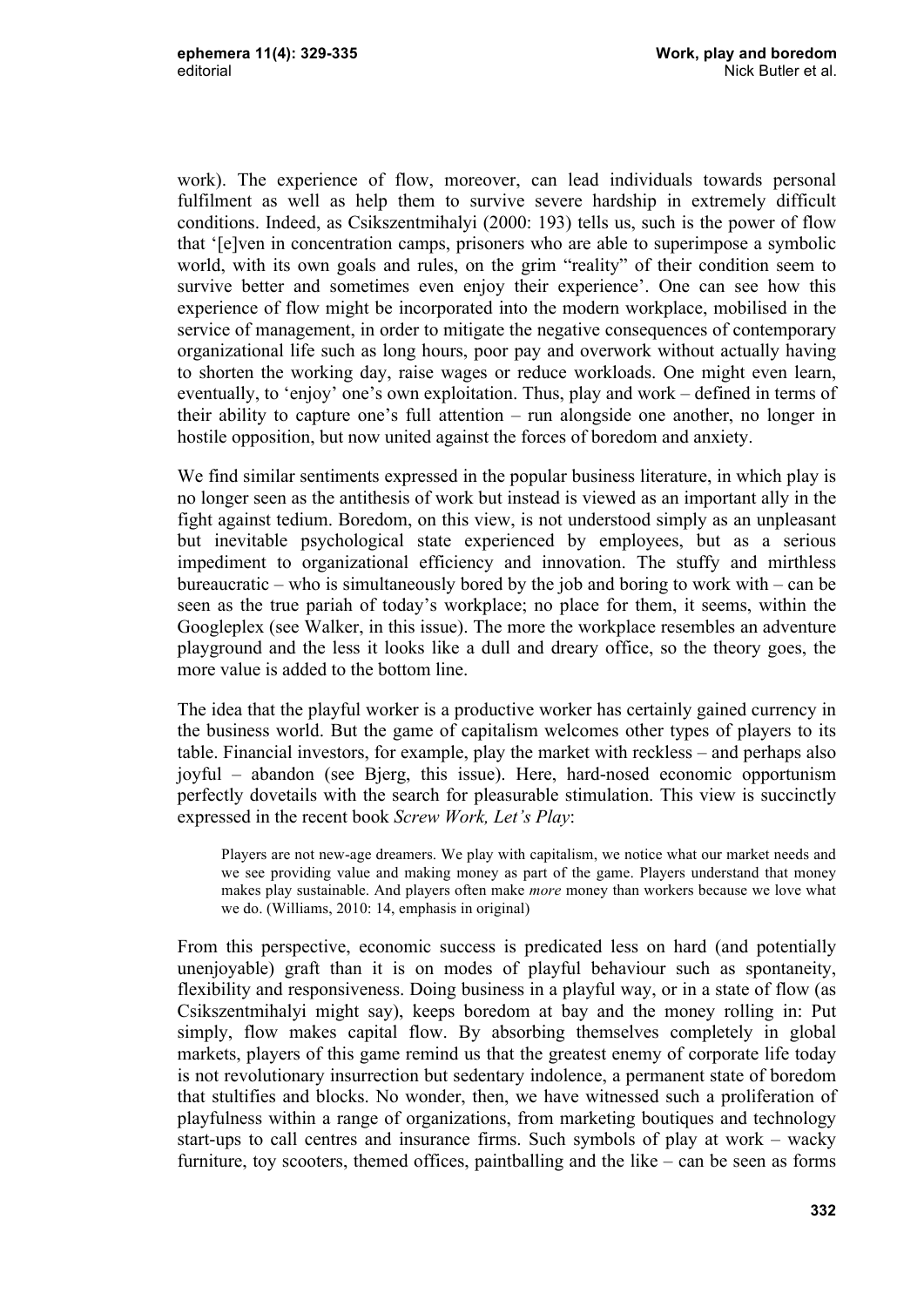of 'imperialistic anti-depressives' alongside other corporate excesses and extravagances that seek to alleviate the symptoms of boredom (Ten Bos and Kaulingfreks, 2002: 21).

Perhaps, then, it is time to reflect seriously on the importance of boredom at work. This is necessary because boredom – alongside other 'undesirable' states of mind such as anger and contempt – is frequently silenced within organization studies (Peltzer, 2005). Nevertheless, boredom might be seen to indicate the potential for emancipation, which we would be unwise to overlook (see Johnsen, this issue). As Walter Benjamin (1999: 105) observes, 'we are bored when we don't know what we are waiting for'. Boredom thus contains a sense of anticipation, even promise: 'Boredom is the threshold to great deeds' (*ibid.*). Boredom reminds us of the paucity of the present and holds open the prospect of an as-yet undetermined future, and is thus resolutely utopian in its orientation. Since capitalism is currently preoccupied with fun and games, attempting to establish ludic relations with each and all, perhaps (to paraphrase Adorno) it is boredom rather than play that now serves unconsciously to rehearse the 'right life' in contemporary times. All the more important, then, for us to relearn the 'the art of boredom' in modern-day organizations (Sloterdijk, 2009: 248; see also Carter and Jackson, this issue).

### **The contributions**

In the first paper in this special issue Donncha Kavanagh, drawing on Melanie Klein's work, argues that the industrial distinction between work (as good) and play (as bad) is fundamental for the further development of the field of management and organization studies. The paper goes on to provide an analysis of seven different ways in which the relation between work and play is understood today. It shows how contemporary management and organization studies attempts to move away from the 'paranoidschizoid' position of work as good and play as bad at the same time as it remains haunted by it.

Joyce Goggin adds to Kavanagh's examination of the supposedly oppositional spheres of work and play. The papers considers a number of different social actors, including office workers for whom having fun is an obligation; modders and fans who through their creative engagement with games serve to produce value; sweatshop workers who 'grind' in video games; and Chinese prisoners who are forced, without pay, to work in internet gaming. The analysis shows that the merging of work and play shifts and blurs; for example, while some play is valorised for some as low-paid work, the same activities may be seen as mere play by others.

In the next article, Abe Walker critically discusses Google's 'time off' program in which programmers spend 20% of their working time on projects of their own choosing. This program is presented by Google as a gift to its workers, but Walker suggests that the program is in fact designed to increase managerial control. Rather than relieving the work of programmers, 20 Percent Time often intensifies it. But this form of control is far from complete and cannot exist without also offering the potential for resistance. Walker concludes by outlining some strategies that Google workers may adopt to resist the company's subtle attempt to increase productivity.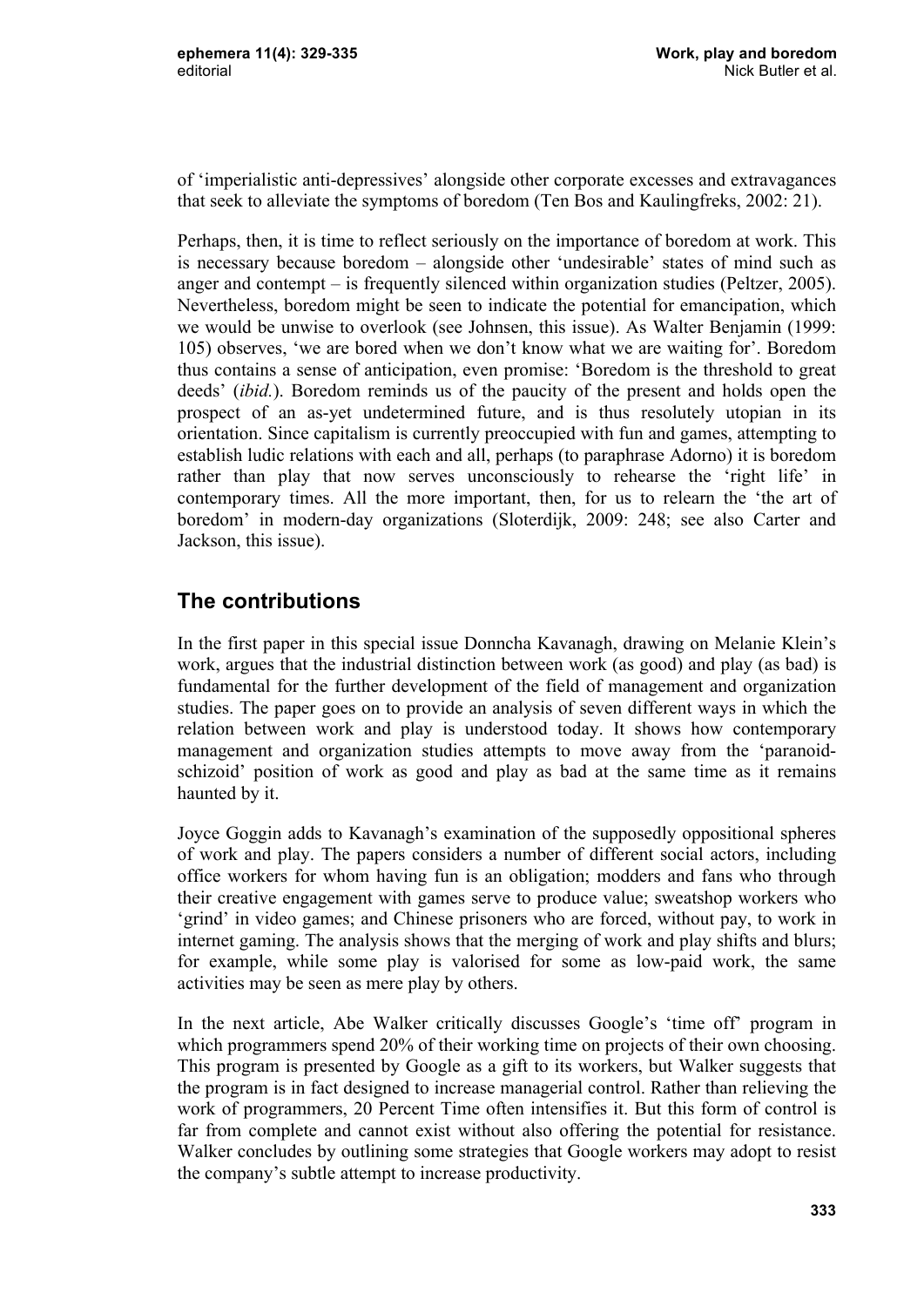Norman Jackson and Pippa Carter advocate boredom as 'a useful antidote to exploitation at work' (400). Throughout their paper, Carter and Jackson remind us that boredom has a great emancipatory potential: Rather than being seen as a phenomenon that requires remedial action on the part of management, boredom should be used by workers to 'generate the desire to escape from work to something more pleasurable' (402). In putting forward their argument in praise of boredom, Jackson and Carter turn to poetry as an alternative form of exploring the relationship between work and boredom.

Niels Åkerstrøm Andersen outlines what he names the 'cartoon state' through an analysis of the Danish campaign 'Healthy through play' that is aimed at 'vulnerable' families to educate them about developing a healthy lifestyle. The campaign makes use of a cartoon character called 'Yum-Yum', 'an adult who knows what is right and good for everyone, but he is also an innocent child. He is a hybrid between adult and child and between responsibility and innocence' (429). It is via this character, Anderson suggests, that the state turns itself into a state that is not a state, ultimately concerned with the self-creation of its citizens.

The focus on creating and educating responsible citizens is continued in Hanne Knudsen's exploration of what happens when, through the mobilisation of play as a technology used in Danish schools, 'parents are invited to invite the school into the family' (433). Knudsen's insightful analysis of the negotiation of boundaries between school and family reveals 'the responsibility game' as 'a clever managerial technology, interfering in relations in the family, and a challenge to the school's possibility for taking responsibility for being the host of the meeting between school and family' (447).

Ole Bjerg, meanwhile, draws out intriguing parallels between the development of capitalism and the evolution of poker, suggesting that the 'structural homologies' between the macro economic system and the various types of poker (i.e. Draw, Stud and Hold'Em) are more than mere coincidences. As Bjerg notes, 'the game has an eminent capacity to capture a set of existential conditions of life in contemporary capitalism and offer these to the players in a form that allows them to explore, challenge, and play with these conditions' (450).

In a response to the notion that play has been fully integrated within work and that, as a result, artistic critique has lost its potential to function outside capitalist relations – implicit in Bolanski and Chiapello's distinction between social and artistic critique – Sophie-Thérèse Krempl and Timon Beyes take on a 'paradoxical mode of analysis'. Through such an approach the paper proposes a more complex notion of work and argues that 'the insolubility of paradox and the paradoxical constitution of work reopen rather than foreclose the question of play and thus the possibilities and capacities of artistic critique' (467).

Returning to the theme of boredom, Rasmus Johnsen's note scrutinises the very experience of boredom in which, he argues, 'identity is turned into a problem, a question, into something fundamentally precarious' (485). Through his analysis of boredom as an 'experience without qualities', Johnsen contends that boredom deserves